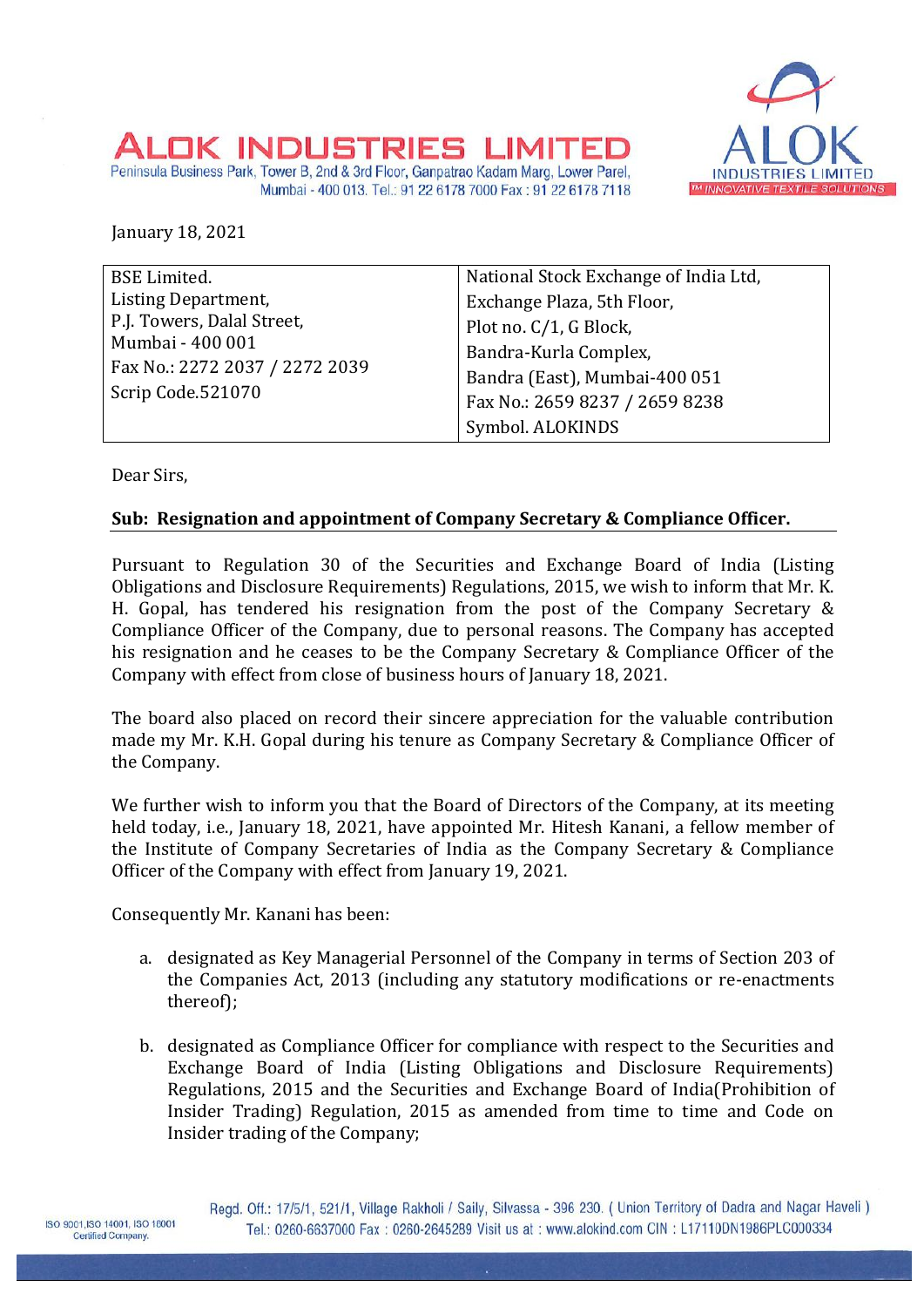c. authorised to evaluate and determine the materiality of any event / information along / in consultation with CFO and Manager of the Company and make appropriate disclosures of such event/information to the Stock Exchange where shares of the Company are listed pursuant to Company's Policy for Determination and Disclosure of Materiality of Events and Regulation 30 Securities and Exchange Board of India (Listing Obligations and Disclosure Requirements) Regulations, 2015 as amended from time to time.

Brief profile of Mr. Hitesh Kanani is attached.

Thanking you,

Yours faithfully, **For Alok Industries Limited**

ende and

**Sunil Khandelwal Manager**

Encl: as above